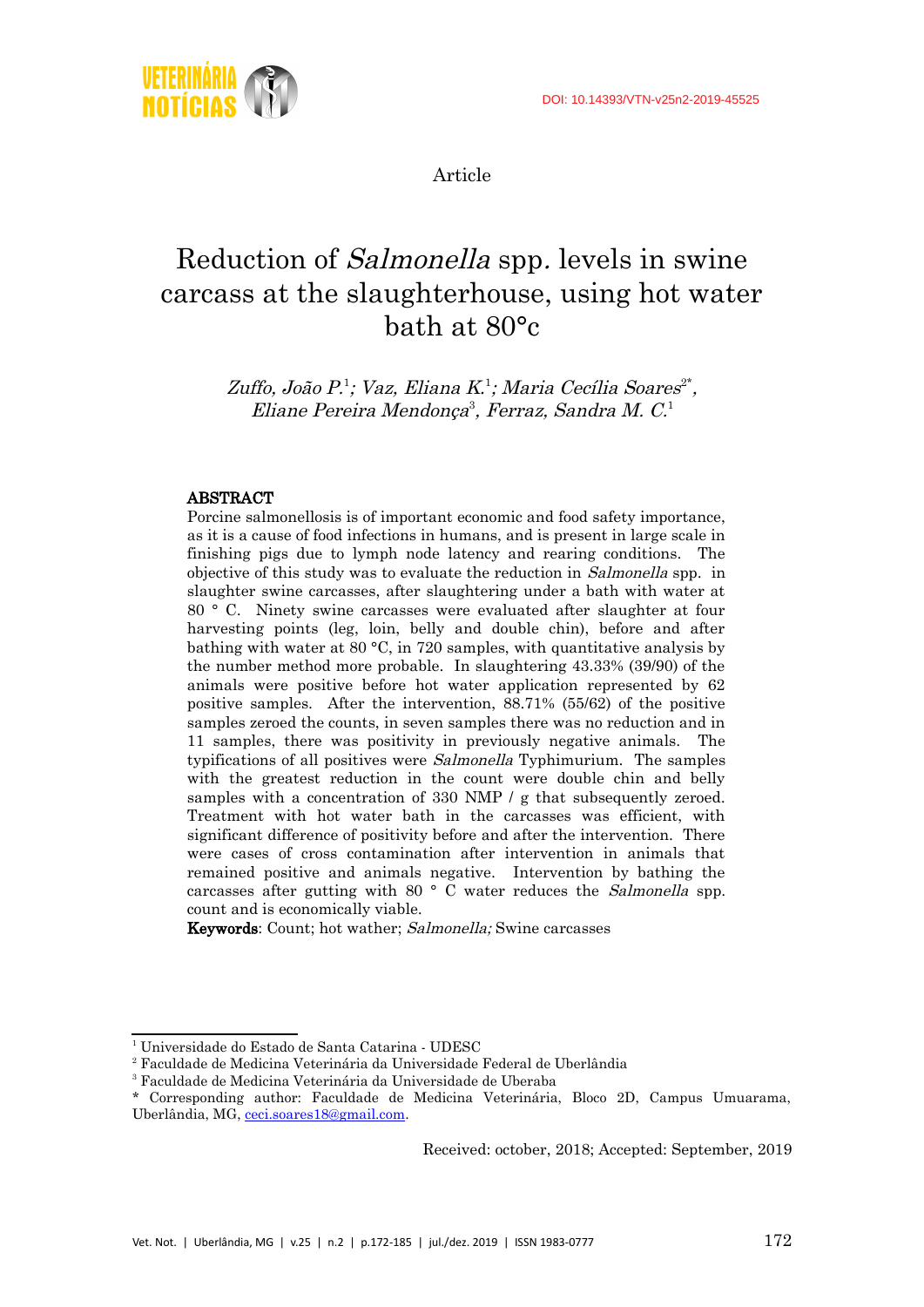#### Introduction

Salmonella spp. it is a bacterium of the Enterobacteriaceae family, involved in numerous cases of foodborne infection in humans, especially infections arising from the consumption of swine products (CDC, 2018). In Brazil, salmonellosis until 2017 led the cases of foodborne infections registered, with 38.2% of cases. From 2000 to 2013, over 1500 cases were reported (BRASIL, 2018). In most cases, swine are asymptomatic carriers; however, they can intermittently excrete the bacteria due to cross contamination or animal positivity, and carry the pathogen for fresh meat and or by products (CASTAGNA et al., 2004).

The faecal-oral route is considered the main route of transmission, and the bacterium quickly settles in the host, expressing virulence genes to overcome these barriers (HURD et al., 2001; OCHOA; RODRIGUEZ, 2005; SCHWARTZ et al., 2006). The elaborate set of genes can confer the ability of infection in a host diversity, in which the bacteria colonize the enterocytes, surpassing the gastrointestinal barrier. The animal may develop gastroenteritis or the bacterium may reach secondary lymphoid cells and tissues and develop septicaemia and death or become asymptomatic carrier, important in the spread and infection of others (OHL; MILLER, 2001; RHEN; DORMAN, 2005; GRIFFITH; SCHARTZ; MEYERHOLZ, 2006; KARASOVA et al., 2009).

Salmonella in swine is found especially in lymph nodes and digestive tract, making faeces and mesenteric lymph nodes important sources of carcass contamination in the slaughterhouse (BESSA; COSTA; CARDOSO, 2004; CASTAGNA et al., 2004; ROSTAGNO; HURD; McKEAN, 2009). Many animals reach slaughter with high levels of positivity and few studies describe the decontamination effect of swine carcasses. Carcasses from batches with high contamination undergo intervention with hot water in the slaughterhouse as an extra measure for decontamination before carcass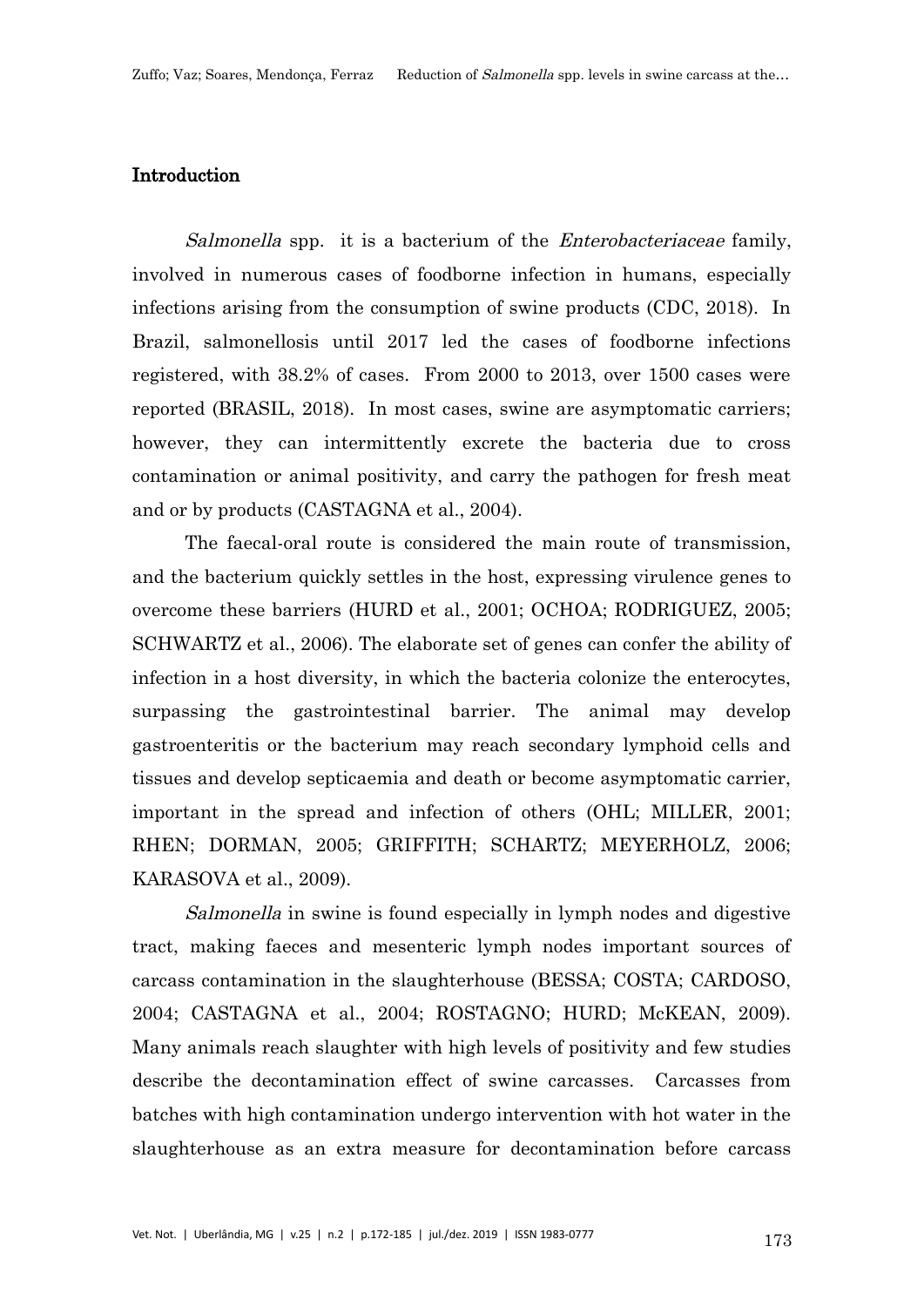cooling and associated with the other HACCP and Hazard Analysis interventions, resulting in decontamination efficiency (MUSING et al., 1997; BERENDS et al. 1997; HURD et al, 2002; CHRISTENSEN, 2004).

 The objective of this study was to evaluate the reduction in Salmonella spp. in swine carcasses before and after they are bathed with water at  $80 °C$ .

#### Material and methods

Samples were collected in September 2014 in a refrigerator under Federal Inspection, located in the west of Santa Catarina, capable of slaughtering 5,000 pigs per day. Ninety swine carcasses were randomly sampled after evisceration on three slaughter days, with 30 animals per day before and after intervention with a hot water bath at 80 °C, which is the normal temperature of use for refrigerator water which has been properly treated and tested for framing as drinking water. Bathing is a step that occurs after evisceration before the refrigeration step. Thus, the collections were performed soon after evisceration and after bathing. Each carcass was sampled at four different points, leg, loin, belly and double chin, according to Circular No. 130/2007 / CGPE / DIPOA (BRAZIL, 2007), in a total of 360 samples before and 360 samples after the intervention with the hot water. The duration of the hot water bath followed the normal flow of carcasses passage through the nomad until storage, being on average 1.5 minutes. During this period, all carcasses were bathed in an arc shower over their entire surface with constant pressure and a constant temperature of 80 ° C. The points were sampled using sterile wipes soaked in physiological solution, in 100 cm² of the carcass, delimited by a sterile plastic mold, totalling 400 cm² of sampled area for the whole carcass. After collection, the tissues were placed back in their original sterile packaging, identified and immediately sent to the laboratory for analysis.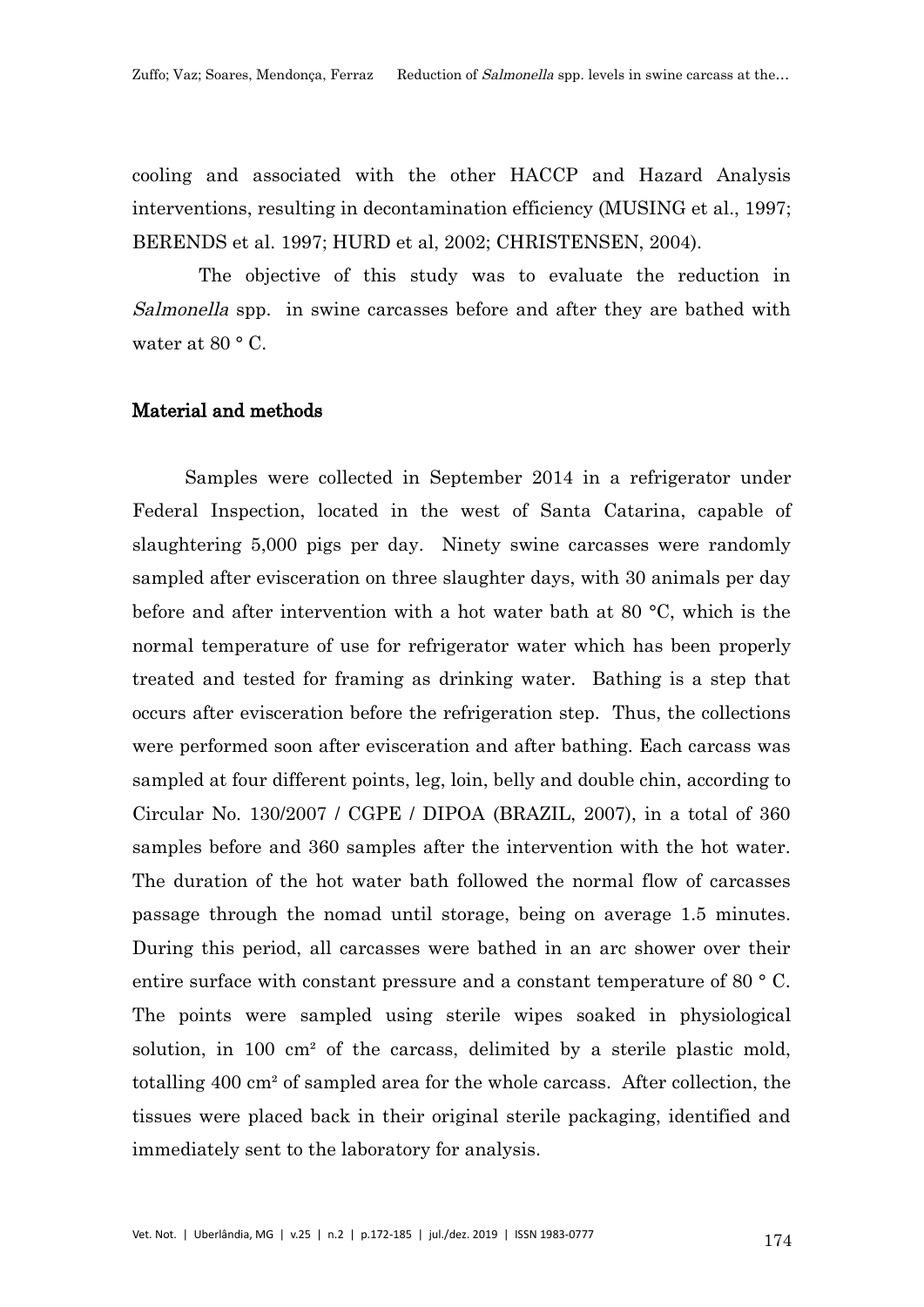The experiment was approved by the Animal Experimentation Ethics Committee of the State University of Santa Catarina (UDESC), under number 1.58.13.

Samples from the refrigerator were processed following the Most Probable Number (MPN) quantitation technique, adapted from that described by Blodgett and Garthright (1998). Each of the 720 samples collected were pre-enriched in 1:10 2% buffered peptone water, incubated in a bacterial aerobic greenhouse at 37 °C / 18 to 24 hours. After this period each sample was transferred to six tubes of Rappaport Vassiliardis selective enrichment broth containing 9 mL of broth, and in the first five tubes added 1mL of the sample  $(10^{-2}$  dilution), and after homogenization of the fifth tube was passed 1mL from this to the sixth tube  $(10^{-3}$  dilution). The tube series was incubated at 42 °C / 18 to 24 hours. After incubation, all Rappaport Vassiliardis tubes were seeded on XLT4 selective agar and incubated at 37 °C/18 to 24 hours. Suspected Salmonella colonies were inoculated in biochemical tests, according to Silva (2007), and then submitted to poly O antiserum, in serology, to confirm the presence of Salmonella spp.. When confirmed the Salmonella spp. colonies, they were counted by most probable number (MPN) by the combination of positive tubes, as described by Blodgett and Garthright (1998). In the *Salmonella* NMP used, indices are based on the combination of tube positivity and represent fixed values based on growth average and dilutions made. The index used is that fixed for the combination of tubes in the dilution series where plaque bacterial growth is present.

Positive samples were subjected to polymerase chain reaction (PCR) typing by the microarray method, which allows simultaneous evaluation of the expression of thousands of genes in different tissues in a given organism, at different stages of development or environmental conditions (WATTIAU et al., 2008a; WATTIAU et al., 2008b).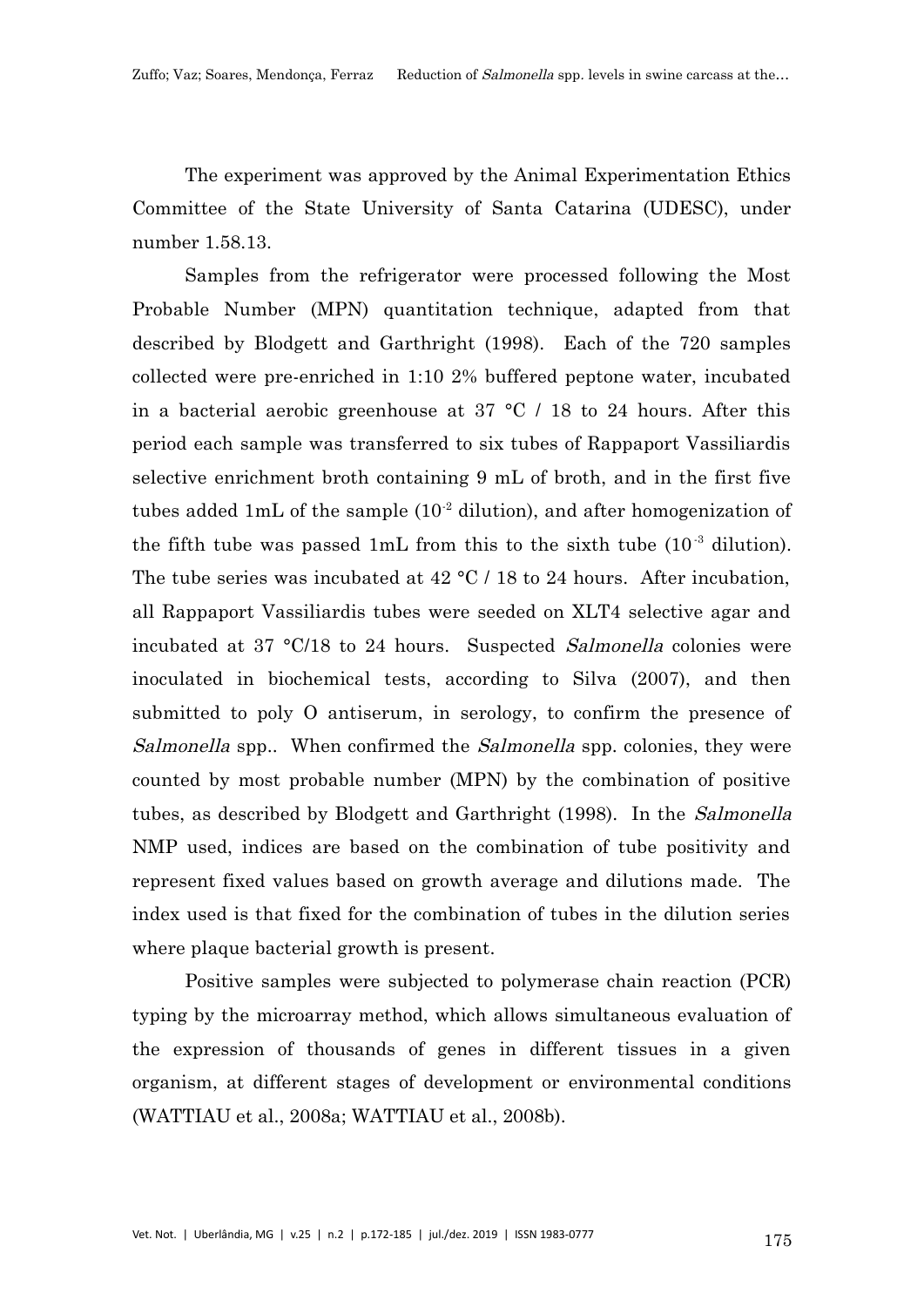Statistical analysis was performed by chi-square test  $(X^2)$  with a significance level of 5% and log reduction of bacterial counts.

## Results

Of the 90 carcasses surveyed by the quantitative MPN technique, 43.33% (39/90) were positive for Salmonella spp., in at least one of the sampled points, before intervention with hot water. Of the 360 samples taken before the hot water intervention, the number of positives was 62 samples (17.22%). Of these, 88.71% (55/62 samples) were negative after the 80° C hot water bath application, and 11.29% (7/62) samples had lower growth after the intervention. However, this reduction in counting was less than three logs, representing 11% of samples where intervention with hot water did not result in effectiveness. There were 17.74% (11/62) of the samples that were negative before the intervention and positive after the hot water bath at 80 ° C.

Table 1 shows the positivity results of the samples, according to the carcass sampling location, before and after the 80° C water bath. It can be observed that before bathing, belly and double chin showed the largest number of positive samples (39% at each point), followed by leg and loin (11% at each point). After bathing, most positive samples were double chin (71.43%) and loin and belly (14.28% at each point). All ham samples, positive before bathing, were negative after the procedure.

Table 1 - Absolute number and percentages of *Salmonella* positive samples before and after water bath at 80 °C, segregated by sampled area.

|             | Before bath at $80 °C$ |      | After bath at $80 °C$ |       |  |
|-------------|------------------------|------|-----------------------|-------|--|
|             | Positives              | $\%$ | Positives             | $\%$  |  |
| Leg         | $\mathbf{\tau}$ a      |      |                       |       |  |
| Loin        | 7 a                    |      | 1b                    | 14,28 |  |
| Belly       | 24 <sup>a</sup>        | 39   | 1b                    | 14,28 |  |
| Double chin | 24 <sup>a</sup>        | 39   | 5 <sup>b</sup>        | 71.43 |  |
| Total       | 62                     | 100  |                       | 99,99 |  |

 $a,b$  Different letters on the same line indicate statistical difference (p> 0.001).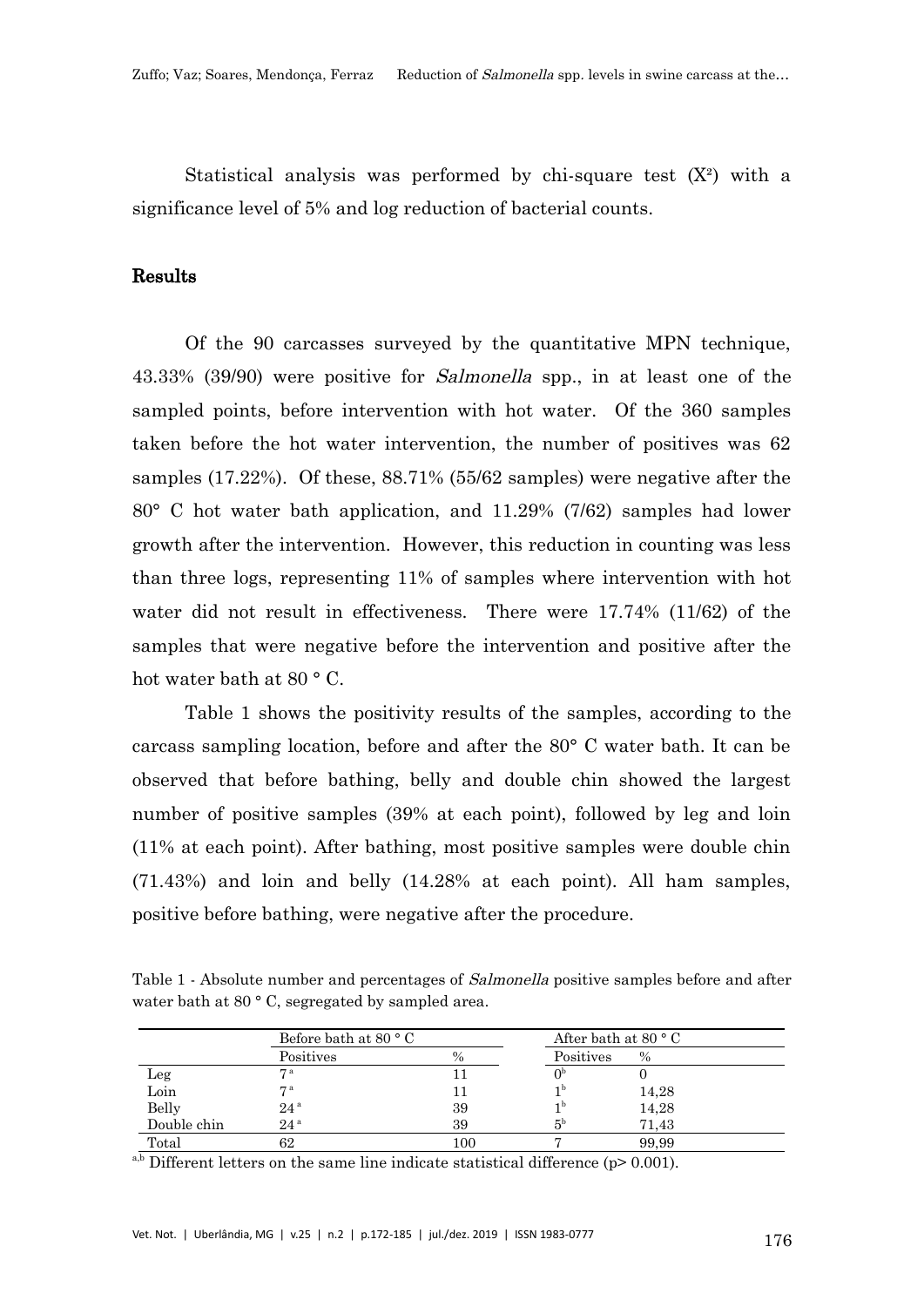Of the 55 samples that after treatment with hot water negated Salmonella spp. counts, 69% (38/55) had counts of 330 MPN/ g before intervention, distributed at different collection points, which are illustrated in Figure 1. The other pathogen counts (170 MPN / g, 110 MPN / g, 80 MPN / g, 50 MPN / g and 20 MPN / g) together amounted to  $30.9\%$  (17/55) which are also shown in Figure 1.

Figure 1 - Salmonella count in MPN / g of positive samples before bathing with water at 80 °C, which after treatment zeroed the counts, and their distribution at the points sampled in the carcass.



Seven samples (12.72%) remained positive after treatment at different counts and sampling locations. Four samples (7.72%) had rates of 330 MPN / g before intervention and maintained 330 MPN / g after treatment. The 330 MPN / g sample significantly reduced to 170 MPN / g and a 330 MPN / g sample reduced to 110 MPN / g. Still a sample of 40 MPN / g went to 50 MPN / g. These data as well as the sampled locations where this count was taken are illustrated in Figure 2.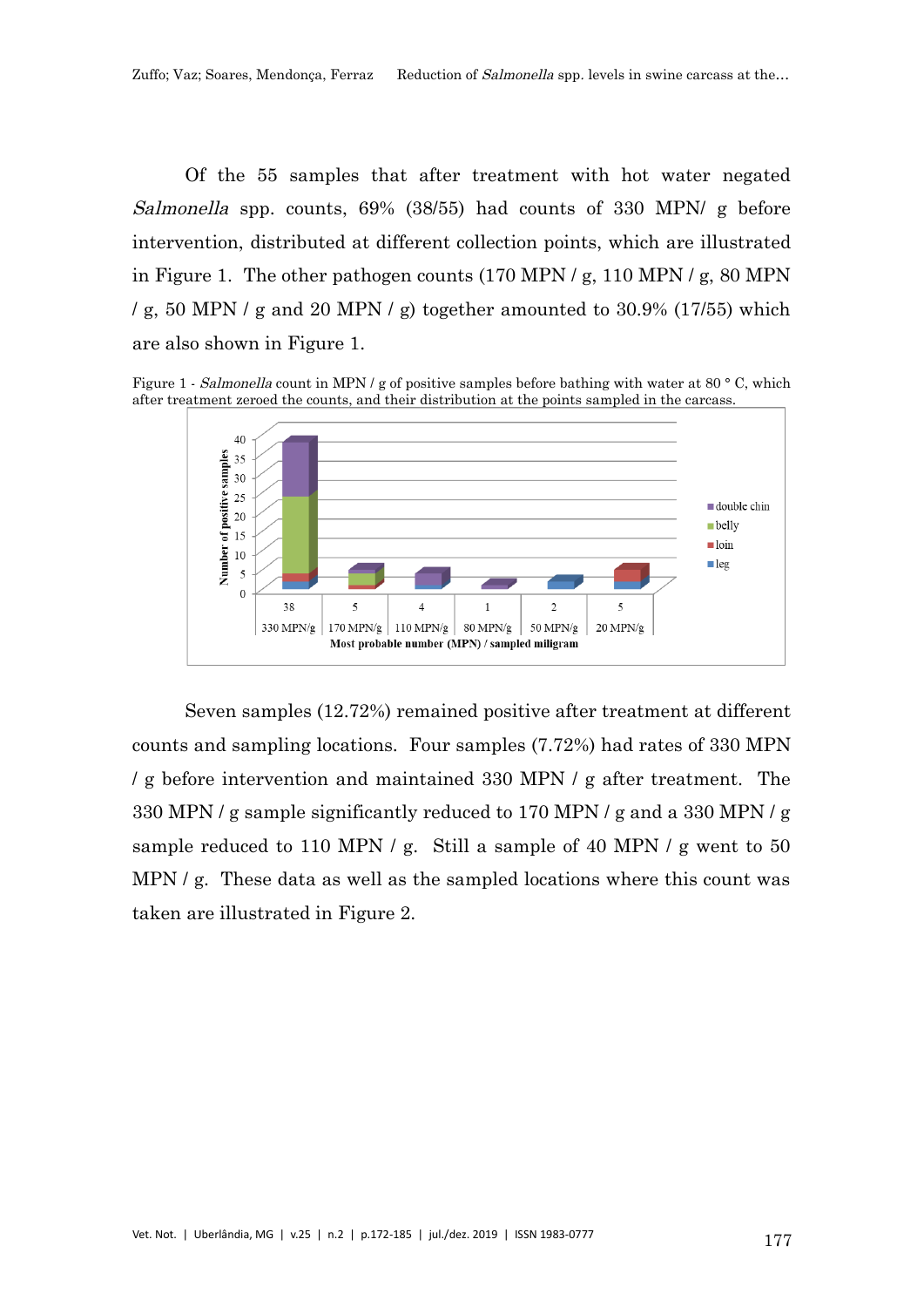Figure 2 - Salmonella count in MPN / g of samples that remained positive before and after (a MPN / b MPN) bathing with water at 80  $^{\circ}$  C, and its distribution at the points sampled in the carcass.



There were 11 samples (17.74%) that did not present counts at harvest before treatment and were positive after the intervention. Counts and collection locations are shown in Figure 3.

Figure 3 - Salmonella count in MPN / g of samples that were negative before bathing with water at 80°C, but showed positive count after treatment and its distribution at the points sampled in the carcass.



The 80 samples positive for Salmonella, 62 before (77.5%) and 18 after (22.5%) of the treatment, were typified by microarray resulting from the identification of Salmonella Typhimurium serovar only.

#### Discussion

The positivity for *Salmonella* spp. found in the 90 carcasses analysed was 43%, differing from Pisseti et al. (2012) who in a similar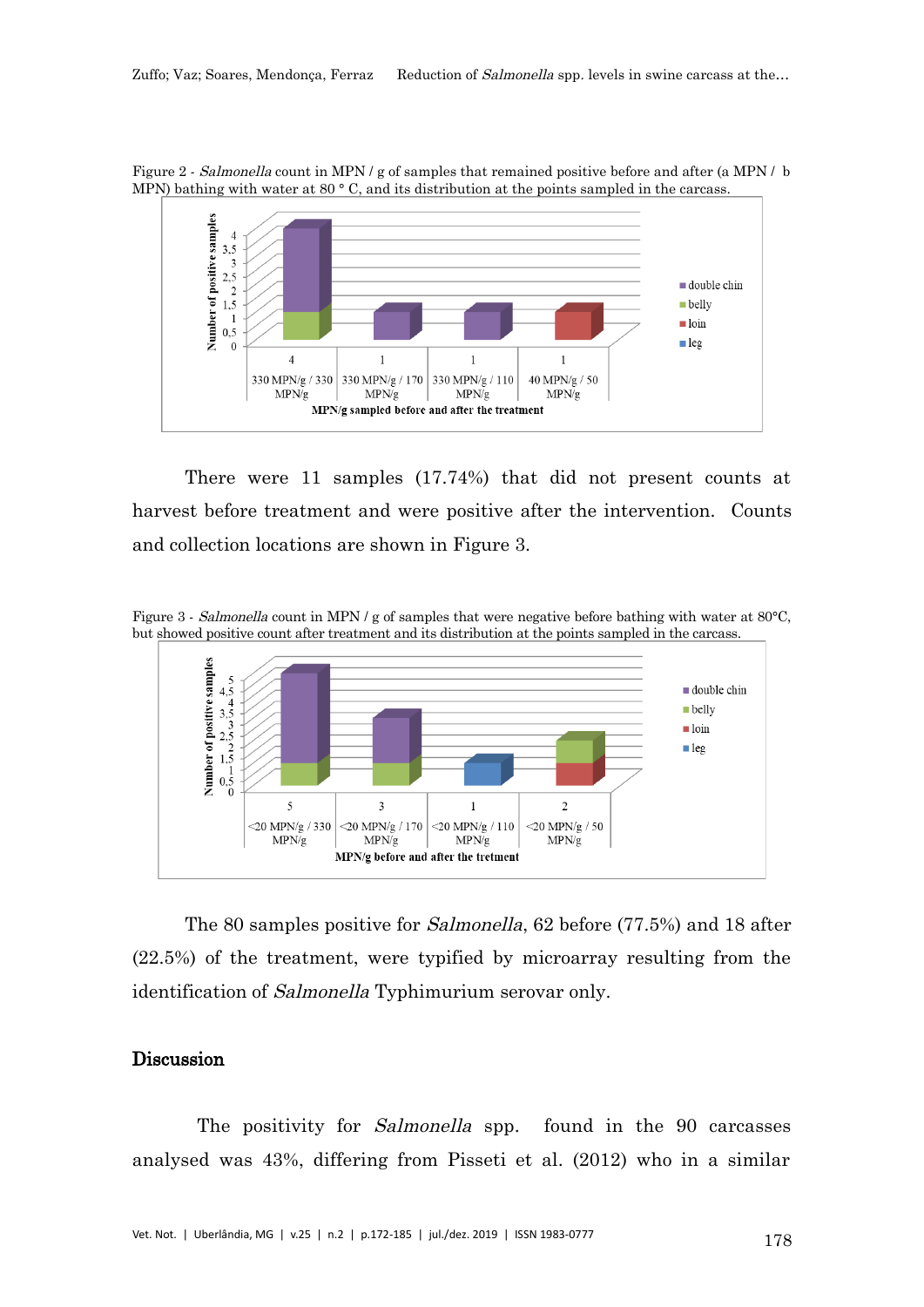study found 27.4% of the animals positive for slaughter, and Castagna et al. (2004) found 79% in Rio Grande do Sul, and closer to the findings of Hoek et al. (2012), who found 35.9% positivity in a swine slaughterhouse in the Netherlands.

The number of positive as well as the highest pathogen counts were detected in the double chin and belly, respectively, a fact attributed to the position of the carcass in the area with fluid flow from the lymph node cut directed to these sites. The use of hot water proved to be very efficient exactly in these places where, in cases of higher counts (330 MPN / g), they eliminated 100% of Salmonella spp. in 53% of the belly points and 37% of the positive double chin before the intervention (Figure 2). Castagna et al (2004) observed carcass contamination by lymph nodes, especially mesenteric ones.

This work proves that the use of hot water as a carcass bath was effective to reduce contamination by Salmonella spp. by 89%. The information matches the findings of Goldbach and Alban (2006) who found 72% efficiency in hot water decontamination in Danish slaughterhouses. These same authors report in their findings that hot water decontamination is effective without compromising the quality of the final product. Also Hamilton et al. (2010) observed that hot water use reduced the surface prevalence of Escherichia coli from 92.9% to 9.8% in a slaughterhouse in Australia. However, for Morild et al. (2011), performing experimental inoculation of *Salmonella* Typhimurium on muscle and skin of swine, observed increase in pathogen count after application of water at 80 ° C and lactic acid.

The use of hot water, although it promotes an extra expense in the refrigerator due to energy consumption, is already an input present in the production line, and the benefit of its use in decontamination justifies the use and increase of charges against its efficiency.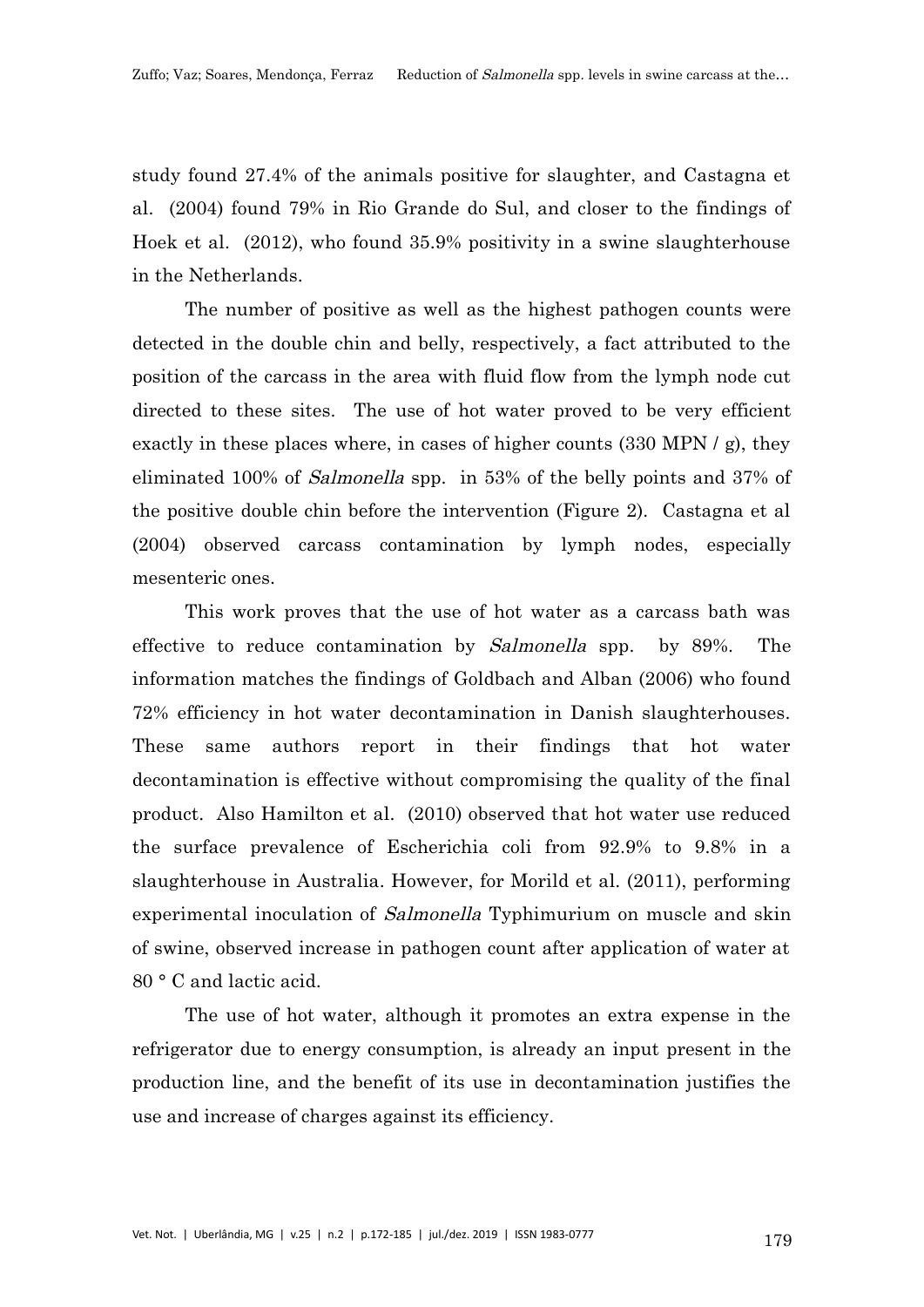Intervention becomes a cheap and effective alternative, taking into account contamination reduction efficiency and the risk of having Salmonella in the finished product. Goldbach and Alban (2006) also report the advantages of using hot water when describing the cost-benefit of pathogen reduction interventions in Denmark.

The 11 samples that were not positive before the intervention and developed after the use of hot water show us the existence of cross contamination in the area after slaughter, by contact with positive carcasses or operator handling. These contamination can be conveyed by operator gloves, contact of positive carcasses and decontaminated carcasses, or by the production processes (hooks and structure). Highlight for the double chin that was the place with more than half of the findings in this mode. Berends et al. (1997) state that 70% of the contamination at the end of the slaughter line comes from a carrier animal.

Samples for shipment to the laboratory were packaged in sterile containers sealed in boxes, negative controls between the sample group were used in the process to signal contamination, in addition to ISO 17025 accredited traceability to the laboratory reinforcing the idea of no cross contamination in the diagnosis. This set of information directs us to reinforce the concept of Good Production Practices (BPP), as well as the use of interventions, because it is possible that much of the problem is the subsequent recontamination to decontamination alternatives. For this, care after using the 80 ° C water bath should be directed to operators and facilities. Measures such as changing gloves, washing and disinfecting facilities, biofilm removal, stringent HACCP oversight can help improve the performance of interventions, including hot water decontamination, so that applying the technique is not just a cost increase.

Goldbach and Alban (2006) state that the temperature of 80 ° C affects the bacterial structure of Salmonella, as it is well above the ideal temperature for growth of the pathogen (which is  $40^{\circ}$  C to  $42^{\circ}$ C). However,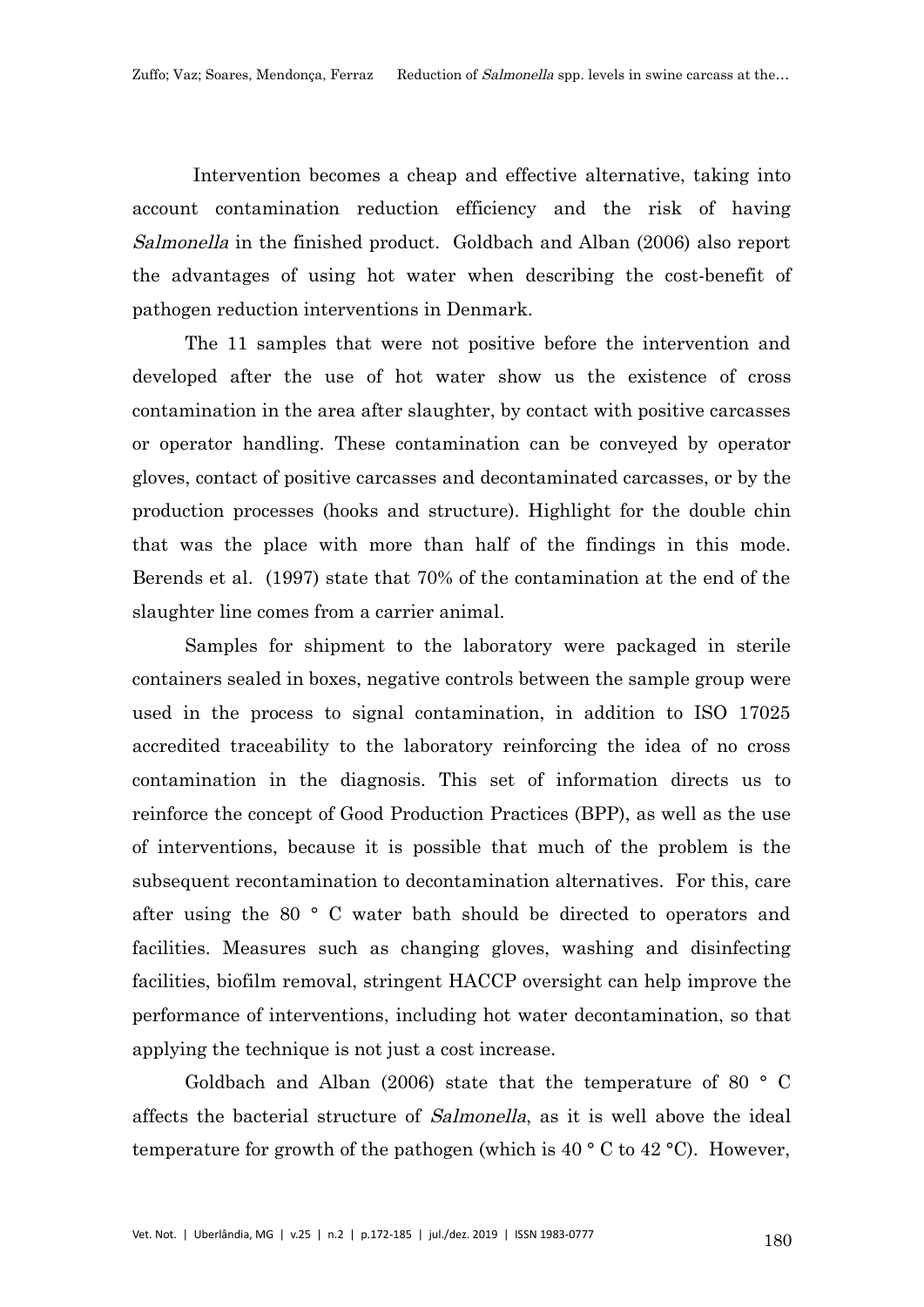it can also be hypothesized that part of the success of the technique is due to the mechanical removal of water flow in the finished carcass, a point that did not participate in the variables of this study.

Regardless of whether the reduction synergy is linked to physical removal and water temperature, the study gives us an alternative viability of positive carcasses, and an executable way to reduce the surface contamination pressure of the product. This intervention meets the findings of Hamilton et al. (2010), who attribute success to this intervention and indicate as a good way to improve the conditions of the final product.

#### Conclusion

Bathing the carcasses after evisceration with water at 80 ° C reduces the *Salmonella* spp. The intervention is economically viable and is accepted by Brazilian law.

#### Thanks

The laboratory staff for the help in the experiment, and the fridge for the permission to use the structure and resources.

**ياه ماه ماه** 

## Banho das carcaças com água a 80°c reduz índices de Salmonella spp. em carcaças de suínos

#### RESUMO

A salmonelose suína tem relevante importância econômica e na segurança alimentar, pois além de ser causadora de infecções alimentares em humanos, está presente em larga escala nos suínos de terminação, devido à latência em linfonodos e as condições de criação. O objetivo deste trabalho foi avaliar a redução na contagem de Salmonella spp. em carcaças de suínos no abate após as mesmas serem submetidas a banho com água a 80°C. Foram avaliadas 90 carcaças de suínos após abate em quatro pontos de colheita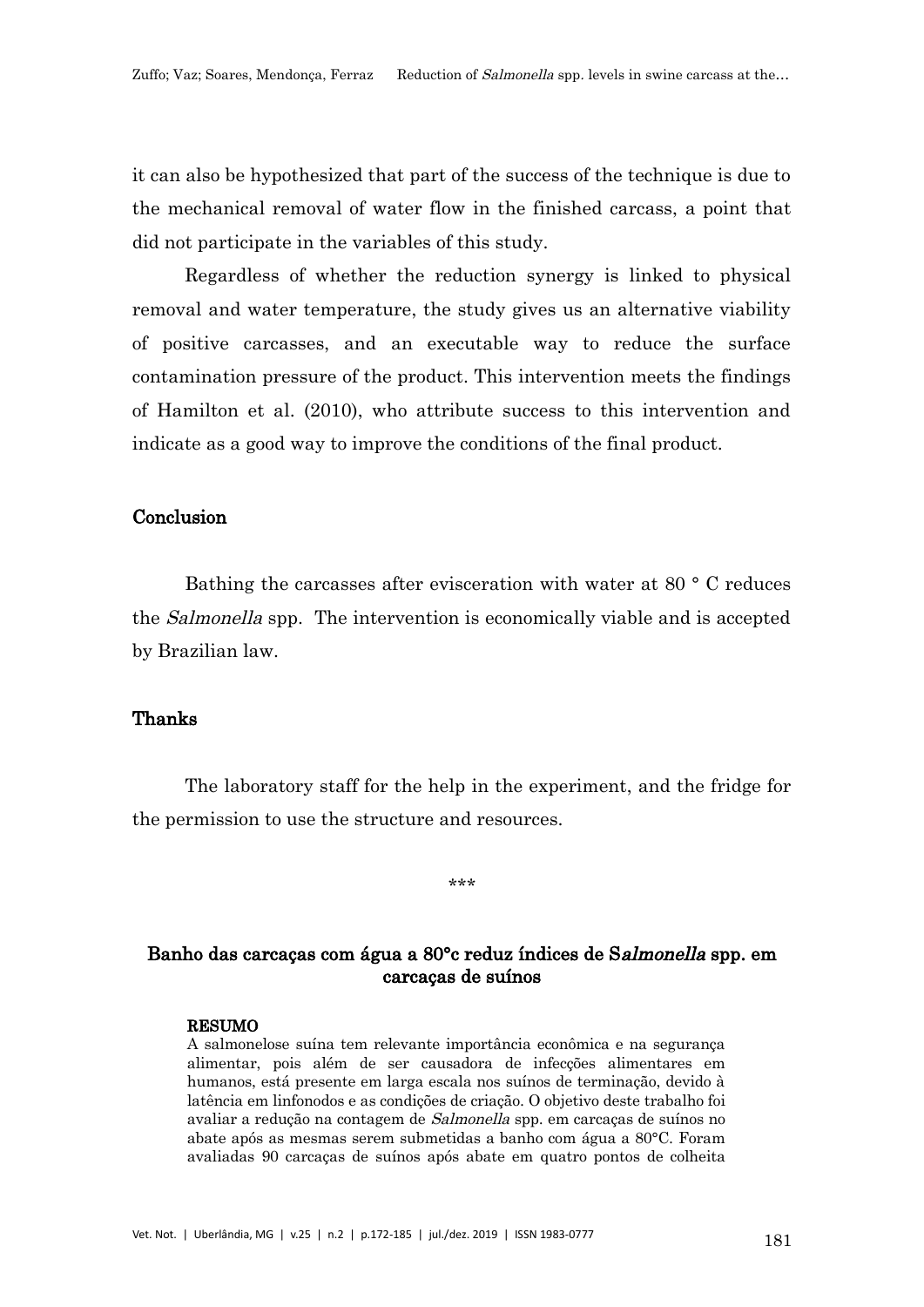(pernil, lombo, barriga e papada), antes e após a aplicação de banho com água a 80°C, num total de 720 amostras, com análise quantitativa pelo método do número mais provável. No abatedouro 43,33% (39/90) dos animais foram positivos antes da aplicação da água quente representado por 62 amostras positivas. Após a intervenção 88,71% (55/62) das amostras positivas zeraram as contagens, em sete amostras não houve redução e em 11 amostras houve positividade em animais anteriormente negativos. As tipificações de todos os positivos foram Salmonella Typhimurium. As amostras com maior redução na contagem foram amostras de papada e barriga com concentração de índices de 330 NMP/g que posteriormente zeraram. O tratamento com banho de água quente nas carcaças foi eficiente, com diferença significativa de positividade antes e após a intervenção. Houve casos de contaminação cruzada após a intervenção em animais que permaneceram positivos e animais negativos. A intervenção feita com o banho das carcaças suínas após evisceração, com água a 80°C, reduz a contagem de Salmonella spp. e é viável economicamente.

Palavras-chave: Controle microbiológico, Salmonelose, Tratamento térmico.

\*\*\*

## References

BERENDS B.R., VAN KNAPEN F., SNIJDERS J.M., MOSSEL D.A., Identification and quantification of risk factors regarding Salmonella spp. on pork carcasses. International Journal of Food Microbiol, v. 36, p.199-206, 1997.

BESSA, M. C.; COSTA, M.; CARDOSO, M. R. I. Prevalência de Salmonella sp. em suínos abatidos em frigoríficos no Rio Grande do Sul. Pesquisa Veterinária Brasileira, v.24, p. 80-84, 2004. <https://doi.org/10.1590/S0100-736X2004000200006>

BLODGETT, R. J.; GARTHRIGHT, W. E. Several MPN models for serial dilution with suppressed growth at low dilutions. Food Microbiol., London, v.15, n.1, p.91-99, 1998. <https://doi.org/10.1006/fmic.1997.0144>

BRASIL. 2007. Circular Nº 130/2007/CGPE/DIPOA. Exportações de carne suína para os estados-membros da União Europeia. Disponível em: [<http://www.agricultura.gov.br](http://www.agricultura.gov.br/)>. Acessado em 06 abr. 2014.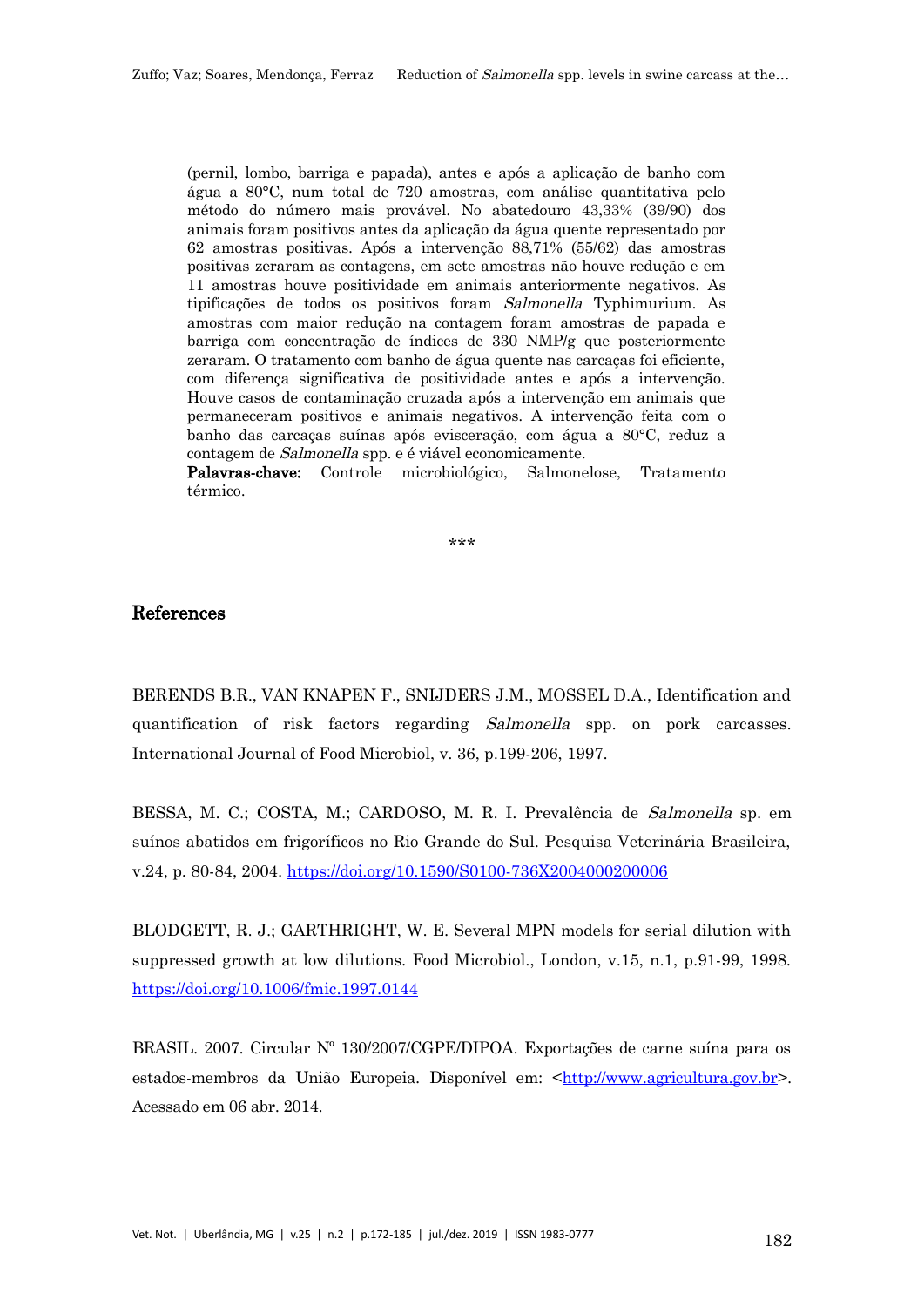BRASIL. Ministério da Saúde. Secretaria de Vigilância em Saúde Departamento de Vigilância das Doenças Transmissíveis. Surtos de Doenças Transmitidas por Alimentos no Brasil. 2018. Disponível em: [<http://portalarquivos2.saude.gov.br/images/pdf/2018/janeiro/17/Apresentacao-Surtos-](http://portalarquivos2.saude.gov.br/images/pdf/2018/janeiro/17/Apresentacao-Surtos-DTA-2018.pdf)[DTA-2018.pdf](http://portalarquivos2.saude.gov.br/images/pdf/2018/janeiro/17/Apresentacao-Surtos-DTA-2018.pdf)> Acesso em: 02 set. 2018

CASTAGNA, S. M. F.; SCHWARTZ, P.; CANAL, C. W.; CARDOSO, M. R. I. Prevalência de suínos portadores de Salmonella sp. ao abate e contaminação de embutidos frescal. Acta scientiae veterinariae, v.32, n.2, p. 141-147, 2004. <https://doi.org/10.22456/1679-9216.16836>

CENTERS FOR DISEASE CONTROL AND PREVENTION (CDC). Salmonella and Food, 2018. Disponível em: <https://www.cdc.gov/features/[Salmonella](https://www.cdc.gov/features/Salmonella-food/index.html)-food/index.html>. Acesso em 16 out. 2018.

CHRISTENSEN, A. L. T. 2004. Food safety in a socio-economic perspective - an analysis of the Salmonella surveillance and control plans (in Danish). Report No. 171. Food and Resource Economics Institute, Copenhagen, Denmark, 103 pp.

GOLDBACH, S. G.; ALBAN, L. A cost-benefit analysis of Salmonella-control strategies in Danish pork production. Preventive Veterinary Medicine, v. 77, p. 1-14, 2006. Disponível em: [<http://www.prairieswine.com/pdf/39563.pdf](http://www.prairieswine.com/pdf/39563.pdf)>. Acesso em 31 out. 2014.

GRIFFITH, R. W.; SCHARTZ, K. J.; MEYERHOLZ, D. K. Salmonelosis. In: STRAW, B. E.; ZIMMERMANN, J.J.; DÁLLAIRE, S.; TAYLOR, D. J. (Ed). Disease of swine. 9 ed. Ames: Blakwell Publishing, p. 739-754, 2006.

HAMILTON, D. , HOLDS G., LORIMER M., KIERMEIER A., KIDD C.,SLADE J., POINTON A., Slaughterfloor Decontamination of Pork carcases with Hot Water or Acidified Sodium Chlorite - A Comparison in Two Australian Abattoirs. Zoonoses and Public Health, v.57, (Suppl. 1), p. 16-22, 2010. [https://doi.org/10.1111/j.1863-](https://doi.org/10.1111/j.1863-2378.2010.01359.x) [2378.2010.01359.x](https://doi.org/10.1111/j.1863-2378.2010.01359.x)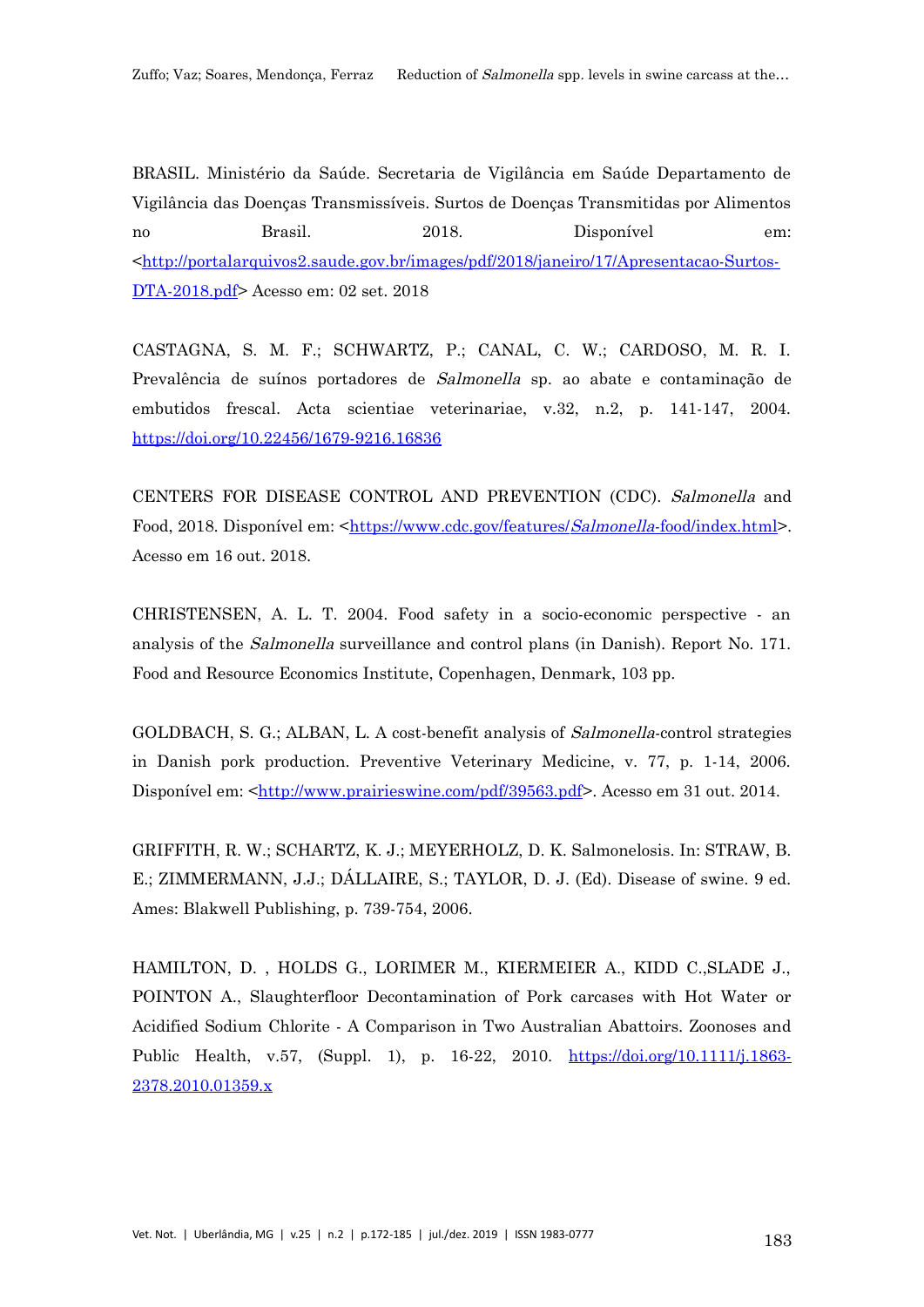HOEK, A. H. A. M A quantitative approach towards a better understanding of the dynamics of Salmonella spp. in a pork slaughter-line. International Journal of Food Microbiology, v.153, p. 45-52, 2012. <https://doi.org/10.1016/j.ijfoodmicro.2011.10.013>

HURD, H. S.; GAILAY, J. K.; MCKEAN, J. D.; ROSTAGNO, M. H. Experimental rapid infection in market swine following exposure to a Salmonella contaminated environment. Berliner und Munchener Tierarztliche Wochenschrift, v.114, p.382-384, 2001.

HURD, H. S.; MACKEAN, J. D.; GRIFFITH, R. W.; WESLEY, I. V.; ROSTAGNO, M. H. Salmonella enterica infections in market swine with and without transport and holding. Applied and Environmental Microbiology, v.68, p.2376-2381, 2002. <https://doi.org/10.1128/AEM.68.5.2376-2381.2002>

KARASOVA, D., HAVLICKOAV H., SISAKL, F., RYCHLIK. Deletion of sodCI and spvBC in *Salmonella* enterica serovar Enteritidis reduced its virulence to the natural virulence of serovars Agona, Hadarand Infantis for mice but not for chickens early after infection. Veterinary Microbiolog, v. 139, p.304-309, 2009. <https://doi.org/10.1016/j.vetmic.2009.06.023>

MORILD, R. K.; OLSEN, J. E.; AABO, S. Change in attachment of Salmonella Typhimurium, Yersinia enterocolitica, and Listeria monocytogenes to pork skin and muscle after hot water and lactic acid decontamination. International Journal of Food Microbiology,  $v.145$ , p.  $353-358$ , 2011. <https://doi.org/10.1016/j.ijfoodmicro.2010.12.018>

MOUSING, J.; THODE JENSEN, Nation-wide Salmonella enterica surveillance and control in Danish slaughter wine herds. Preventive Veterinary Medicine, v.29, p. 247- 261, 1997. [https://doi.org/10.1016/S0167-5877\(96\)01082-3](https://doi.org/10.1016/S0167-5877(96)01082-3)

OCHOA, I. M. F.; RODRÍGUEZ, A. V.; Mecanismos moleculares de patogenicidad de Salmonella sp. Revista Latinoamericana de Microbiología, v.47, n.1-2, p. 25-42, 2005.